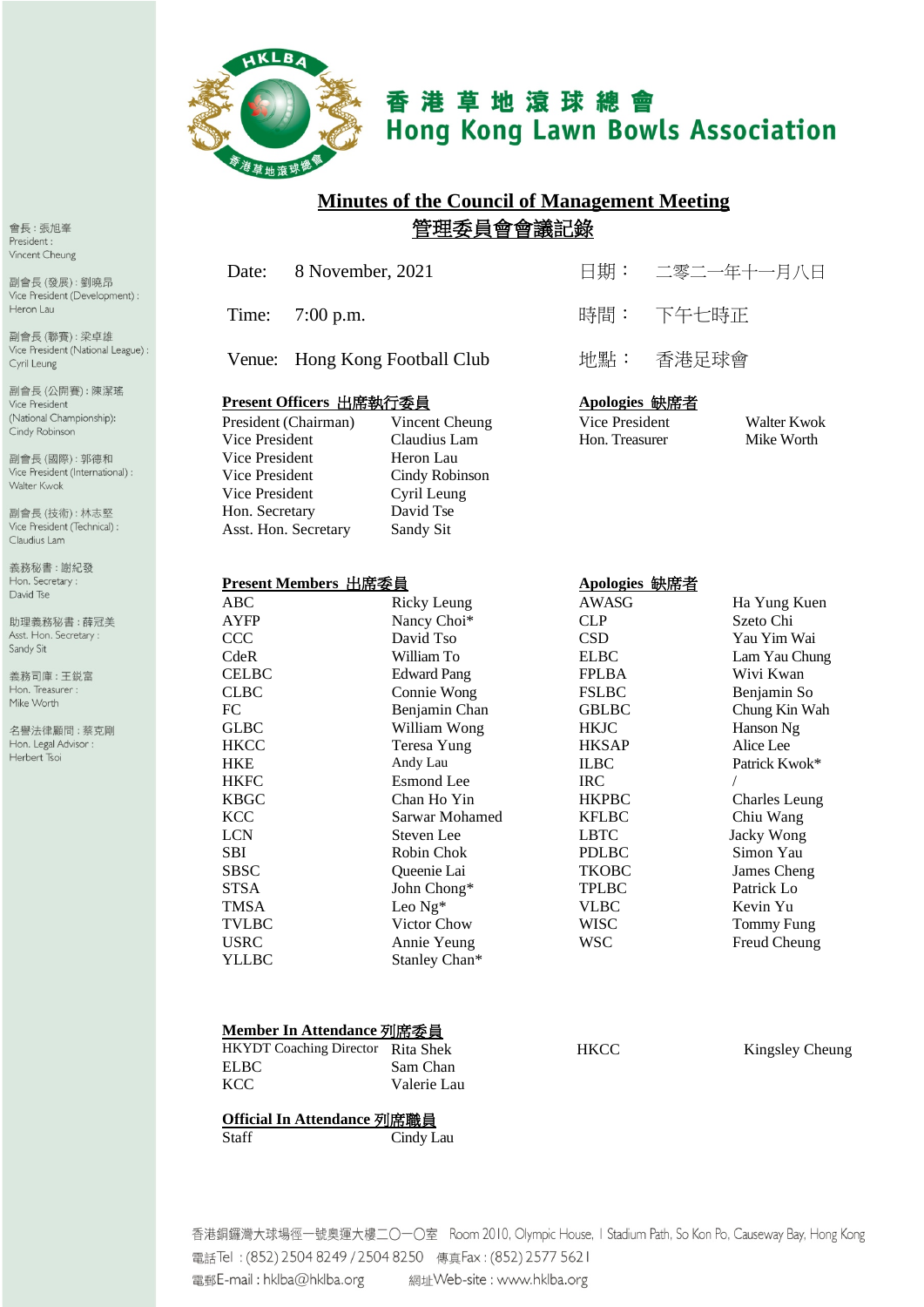## **1 ACCEPTANCE OF PREVIOUS MINUTES**

Having been circulated to all members of the Council of Management, the minutes of the council meeting held on 4 October, 2021 were taken as read, confirmed, and approved.

## **2 MATTERS ARISING**

Nil

## **3 CORRESPONDENCE**

- 3.1 YLLBC requested permission from HKLBA to organize an invitational tournament to be held at Ap Lei Chau Sports Centre and Yuen Chau Kok Sports Centre between 21th and 27th March, 2022. There being no objection from the floor, the above event was approved by the Council of Management.
- 3.2 HKLBA also received another request from ILBC to organize the 2022 Golden Stag Mixed Triples Competition to be held at Victoria Park and Ap Lei Chau Sports Centre on 23, 30 and 31 July, 2022. There being no objection from the floor, the Council of Management approved the competition.

#### **4 TREASURER'S REPORT**

4.1 On behalf of the Hon. Treasurer, the President presented on table the summary of outstanding payments as at 8 November, 2021. As the debt amount was considerably small, the President appreciated the cooperation of all members for keeping our financial status healthy.

## **5 NATIONAL LEAGUE**

## 5.1 Premier League 2021

The League Panel ruled that one point was deducted from IRC-B for their late offer in rescheduled game W2641. Owing to a tied player playing down in game M26104, LCN-B was deducted by two points, and four points were deducted from FC-C in game M25064 and M27063 due to the same reason.

#### 5.2 Triples League 2021

We received a total of 120 men sides and 68 women sides registries after entry deadline. The final fixture was issued on 1 November, 2021 and the game would commence from 11 December, 2021 and ended on 5 March, 2022. VP (National League) reminded that bowlers playing in week-49 would not be allowed to play in week-50 because the week-49 on 26 February, 2022 and week-50 on 5 March, 2022 were considered as one virtual week.

#### 5.3 Late result capture or late result verify

VP (National League) advised that the penalty of late result capture and late result verify would, according to the Bye-laws, be deducted with two points without any warning w.e.f. the Triples League 2021.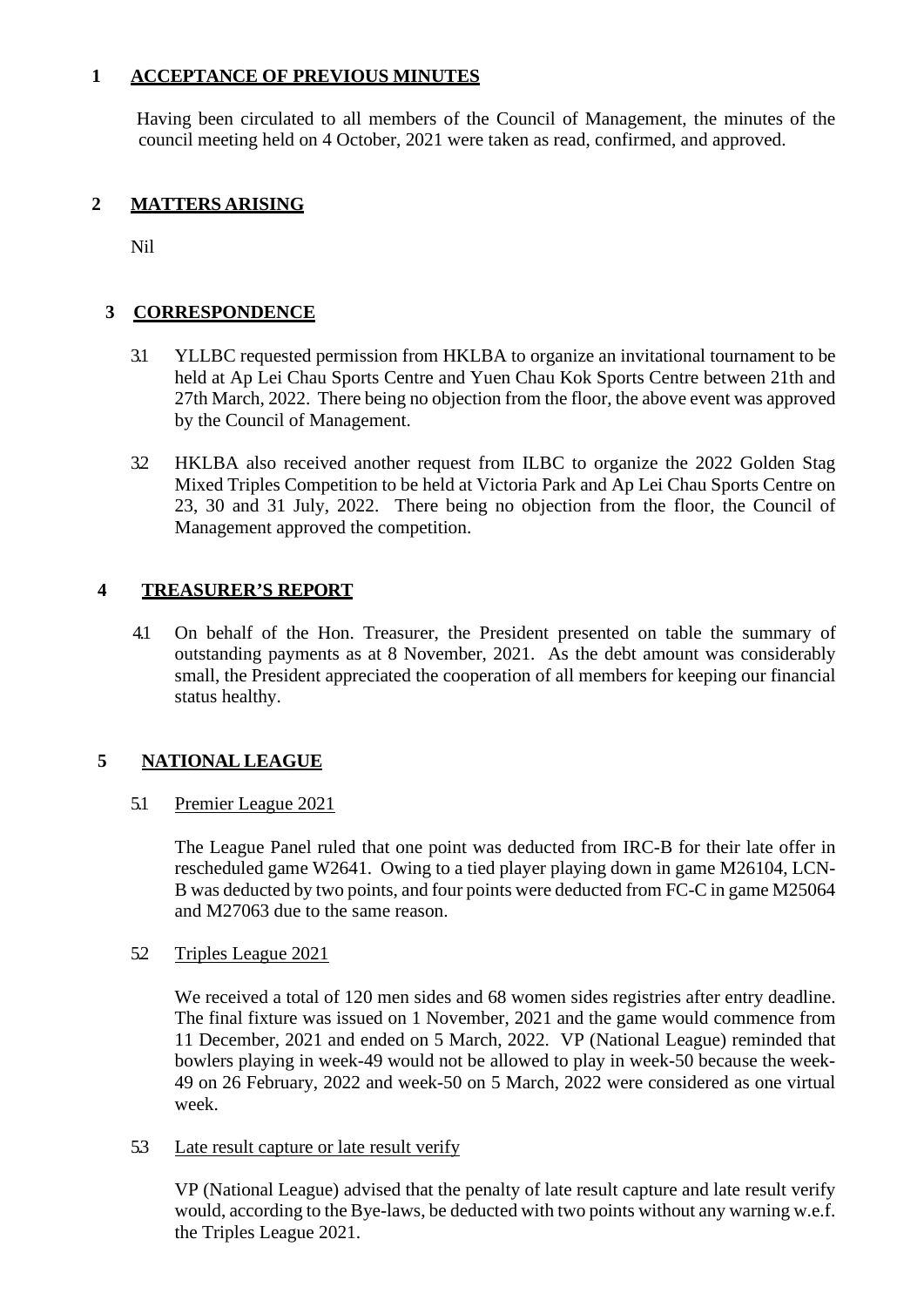## **6 NATIONAL COMPETITION**

#### 6.1 National Competitions

VP (National Championships) reported that the Semi-finals and Final of the Angela Chau Memorial Mixed Triples Competition 2021 were successfully held on 24 October, 2021. She thanked Club de Recreio for the sponsorship and hospitality. The winners of the competition were as follows:

Champion: Alex Leung, Vivian Yip and Anthony Yip (CCC) Runner-up: Sandy Yuet, Sindy Lee and Peter K.W. Chan (KBGC)

#### 6.2 National Event Calendar 2022-2023

VP (National Championships) reported that the tentative National Events Calendar for 2022-2023 was sent to all Councilors on 4 November, 2021. It would be tabled to the Council of Management for approval at the next meeting on 13 December, 2021. Member clubs, who would like to organize events within the new calendar year, were advised to inform HKLBA and seek endorsement as soon as possible.

#### 6.3 Change Format of Weekday Fours Competition

Format of the Weekday Fours Competition would be changed to round robin in the first three months and to knock out stage thereafter. According to the format, the entry fee would increase slightly in future. Every Wednesday and Friday would be scheduled for the competition and rinks would be reserved by HKLBA. The detail would be sent by email to Councilors for approval in the next meeting.

#### 6.4 Golden Bowl Lawn Bowls Tournament

An inaugural tournament named "Golden Bowl Lawn Bowls Tournament" would be organized at outdoor green of Victoria Park and Siu Lek Yuen between 15<sup>th</sup> and 16<sup>th</sup> April, 2022 (both days were public holiday in Easter). Bowlers whose age were 60 or above would be invited to participate and details of the competition would be sent by email to Councilors for approval in the next meeting.

## **7 DEVELOPMENT**

7.1 Under-25 Singles Championship 2021 would be held on  $2<sup>nd</sup>$  and  $9<sup>th</sup>$  January, 2022 at Victoria Park and Kowloon Cricket Club (KCC) respectively. The competition was open for entry today and would be closed on 29 November, 2021. We thanked KCC in providing the venue for the event. VP (Development) encouraged members of the Council to share the message to their youth members to participate.

## **8 TECHNICAL**

## 8.1 Victoria Park Outdoor Bowling Green Refurbishment

The refurbishment project of Victoria Park for Rink 7 to Rink 12 would last for five to six months. The works involved mainly on resurfacing of the concrete floor and replacement of new artificial green to top. The tentative schedule was from November 2022 to April 2023, subject to a final agreement among the Architectural Services Department (ASD), the Leisure and Cultural Services Department and the contractors.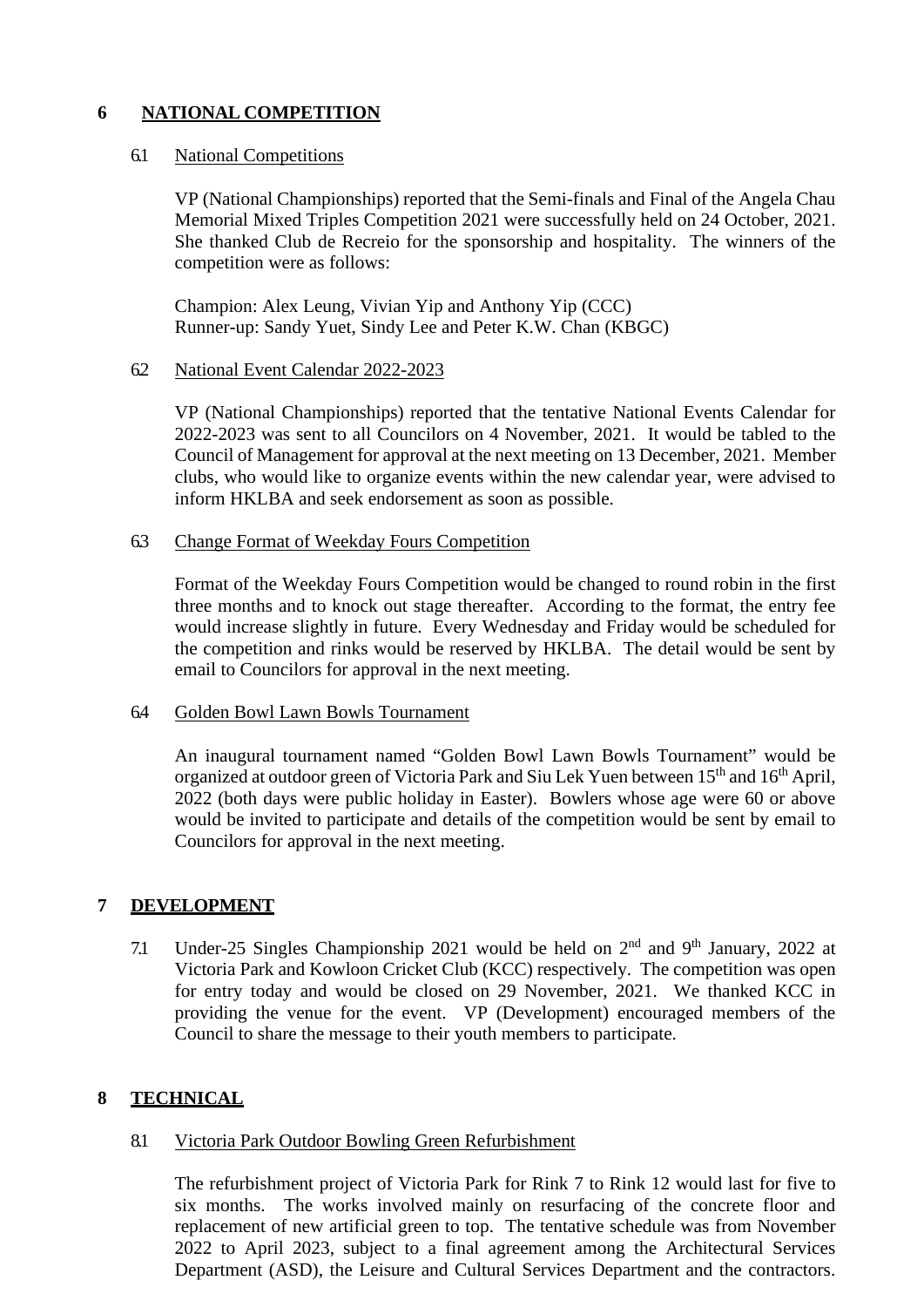LCSD would keep us updated with the details in due course.

## 8.2 Indoor Bowling Green of Tai Po (Tung Cheong Street) Sports Centre

Surfacing of the indoor bowling green at Tai Po Sports Centre had been completed. We would carry out an inspection later, pending for an invitation from LCSD. It was expected that the bowling green would be opened in April, 2022.

## **9 INTERNATIONAL**

Nil

## **10 DISCIPLINARY PANEL**

10.1 The Chairman reported that we had sent a proposal to appoint an ad hoc disciplinary board to carry out an investigation into Mr. Jacky Wong and the Lawn Bowl Training Centre (LBTC) in respect of their possible misconduct while filing their complaints against HKLBA. Almost all replies from councilors were agreeable to the proposed disciplinary action. Three members of the Disciplinary Panel were appointed accordingly to investigate the case. Members would be updated with details of the investigation in due course.

## **11 HONG KONG INTERNATIONAL BOWLS CLASSIC & CLASSIC CARNIVAL2021**

11.1 The Hong Kong International Bowls Classic & Classic Carnival 2021 were cancelled due to measures in containing the pandemic Covid 19 in Hong Kong. The event was replaced by a Two-day Diamond Jubilee Bowls Tournament.

## **12 ANY OTHER BUSINESS**

- 12.1 VP (Technical) reported that we would distribute a windbreaker as souvenir for the  $60<sup>th</sup>$ Anniversary Celebration to bowlers who played in the Premier League 2021. We would send email to ask for bowlers' size and order the windbreaker according. Distribution of the souvenir would be subject to progress of the production.
- 12.2 VP (National Championships) reported that the first day in Diamond Jubilee Lawn Bowls Tournament 2021 was severely overrun. To rectify the situation, the next tournament day would set time limit for each game with an extra ten minutes allowance. The details would be sent by email in the next few days.
- 12.3 The Honorary Secretary reported that he had received some negative comments regarding the budget of the Diamond Jubilee Lawn Bowls Tournament. He clarified that the proportion of prize monies to registration fee had increased by 50% as compared against past practices, and the entry fees would definitely fall short of the expenditure. Moreover, the cost of the windbreaker would be borne by the Local International Event Reserve Fund. There would not be any surplus gained in this tournament. VP (National Championships) supplemented that all quarter finalists would receive prize monies and the first two winners would receive both trophies and prize monies.
- 12.4 As regards the disciplinary case against Mr. Jacky Wong and the Lawn Bowls Training Centre, he reminded members of the Council that it was inappropriate to discuss any related matter openly as the case was very sensitive. Besides, the investigation was also considered as part of a judiciary process.